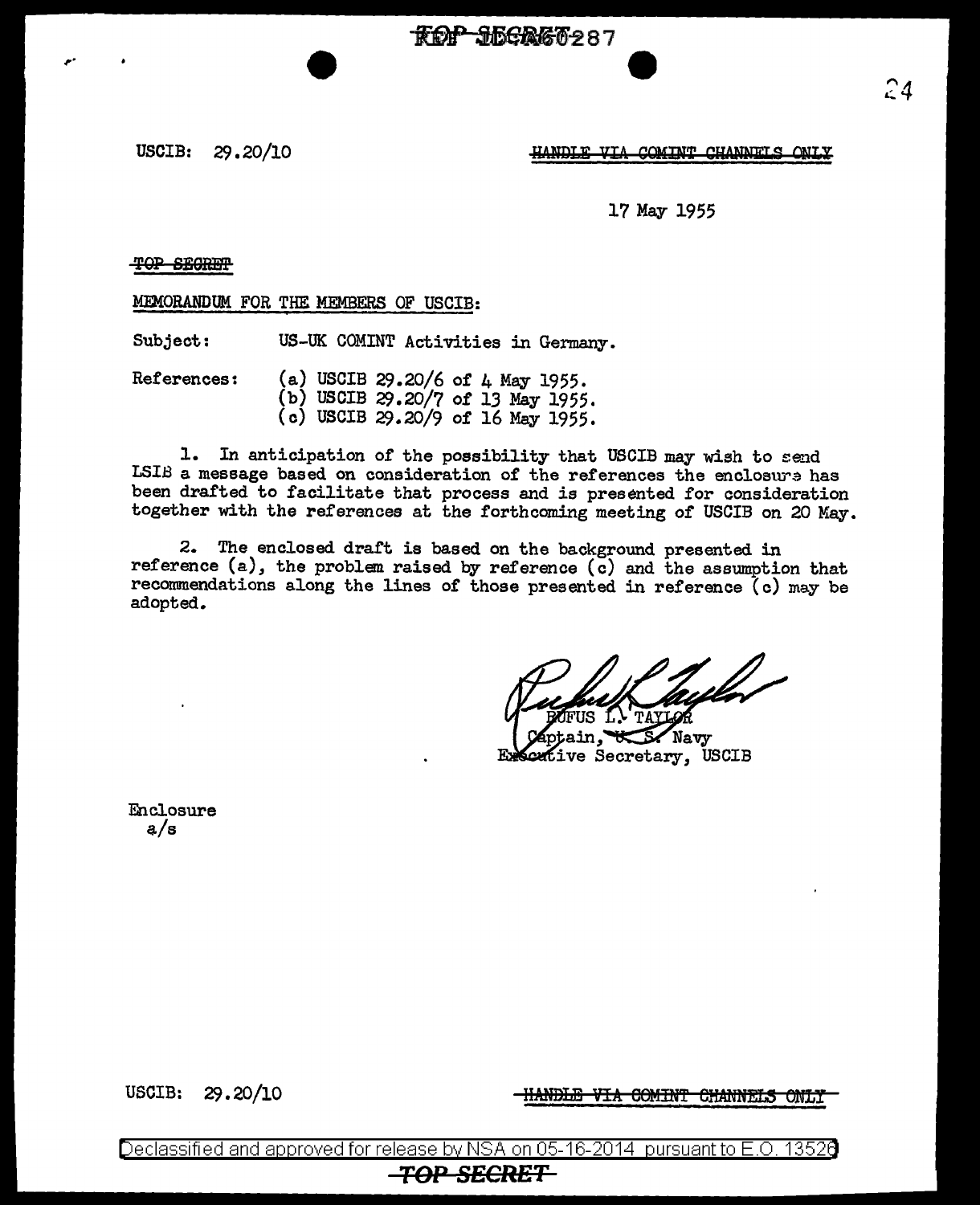

## DRAFT

TOP SEGREP

#### MEMORANDUM FOR SUKLO. WASHINGTON:

Subject: Future Status *ot* U.K. SIGINT Units in Germany.

I would be grateful if you would pass the following message from USCIB to your Board in response to the message contained in your MOP 4589 of 10 May 1955:

"1. USCIB HAS NOTED THE DECISION OF LSIB:

- A) TO PLACE ALL U.K. SIGINT UNITS IN WEST GERMANY IN THE ORDER OF BATTLE OF U.K. FORCES CONTRIBUTED TO SACEUR'S COMMAND:
- B) TO INFORM THE WEST GERMAN GOVERNMENT THROUGH THE BRITISH AMBASSADOR, IN GENERAL TERMS, OF THE SIZE LOCATION AND PURPOSE OF THESE UNITS:
- C) TO INFORM A.C. OF S. (I) SHAPE OF THE ACTION BEING TAKEN AT A) ABOVE.

"2. USCIB PERCEIVES IN THE ABOVE DECISION A POSSIBILITY OF SERIOUS DIFFICULTIES WITH REGARD TO THE POSITION OF U.S. COMINT UNITS IN GERMANY MANY OF WHICH ARE UNSUITABLE FOR THE SACEUR 1Y1 EFFORT AND THEREFORE NOT INTENDED TO BE PLACED IN THE ORDER OF BATrLE OF U.S. FORCFS CONTRIBUTED TO SACEUR'S COMMAND. USCIB FEELS IN ADDITION THAT UNILATERAL ACTION ON THIS MATTER BY EITHER THE U.S. OR U.K. SHOULD BE AVOIDED.

"3. AS REGARDS THE JURIDICAL POSITION, USCIB DOES NOT CONOUR IN THE INTERPRETATION THAT THESE UNITS MUST EITHER BE PLACED UNDER SACEUR1S FORMAL COMMAND OR BE SPECIFICALLY EXEMPTED FROM THAT COMMAND BY THE NORTH ATLANTIC COUNCIL. ON THE CONTRARY USCIB IS OF THE OPINION THAT COMINT BASES IN NATO COUN'mIES IN SAOEUR•S AREA NEED ONLY BE REPCRTED TO THE NORTH ATLANTIC COUNCIL AS RETAINED INDER NATIONAL COMMAND TOGETHER WITH A BROAD STATEMENT OF THE REASONS THEREFOR. THUS USCIB SEES NO REASON WHY NEGOTIATIONS WITH THE WEST GERMAN STATE FOR PERMANENT BASE RIGHTS CANNOT BE ENTERED INTO. IN THIS CONNEC'fION USCIB NOTES THAT THIS SITUATION WAS ANTICIPATED IN PARAGRAPH 12 OF ANNEXURE Pl TO APPENDIX P WHEREIN IT IS PROVIDED THAT:

•EACH NATION WITH FORCES SERVING UNDER SACEUR MAY INDIVIDUALLY ARRANGE WITH THE AUTHORITlES CONCERNED TO OPERATE IN THE THEATRE NATIONAL COMINT UNITS NOT PROVIDED SPECIFICALLY OR EXCLUSIVELY FOR DIRECT SUPPORT OF THE FORCES UNDER SACEUR. THESE UNITS WILL NOT OPERATE AS PART OF THE SACEUR Y STRUCTURE AND WILL NOT BE SUBJECT TO THE ARRANGEMENTS FOR INTER-ALLIED CO-OPERATION.'

Enclosure with USCIB 29.20/10 dtd 17 May 1955.

# TOP SECRE'f'